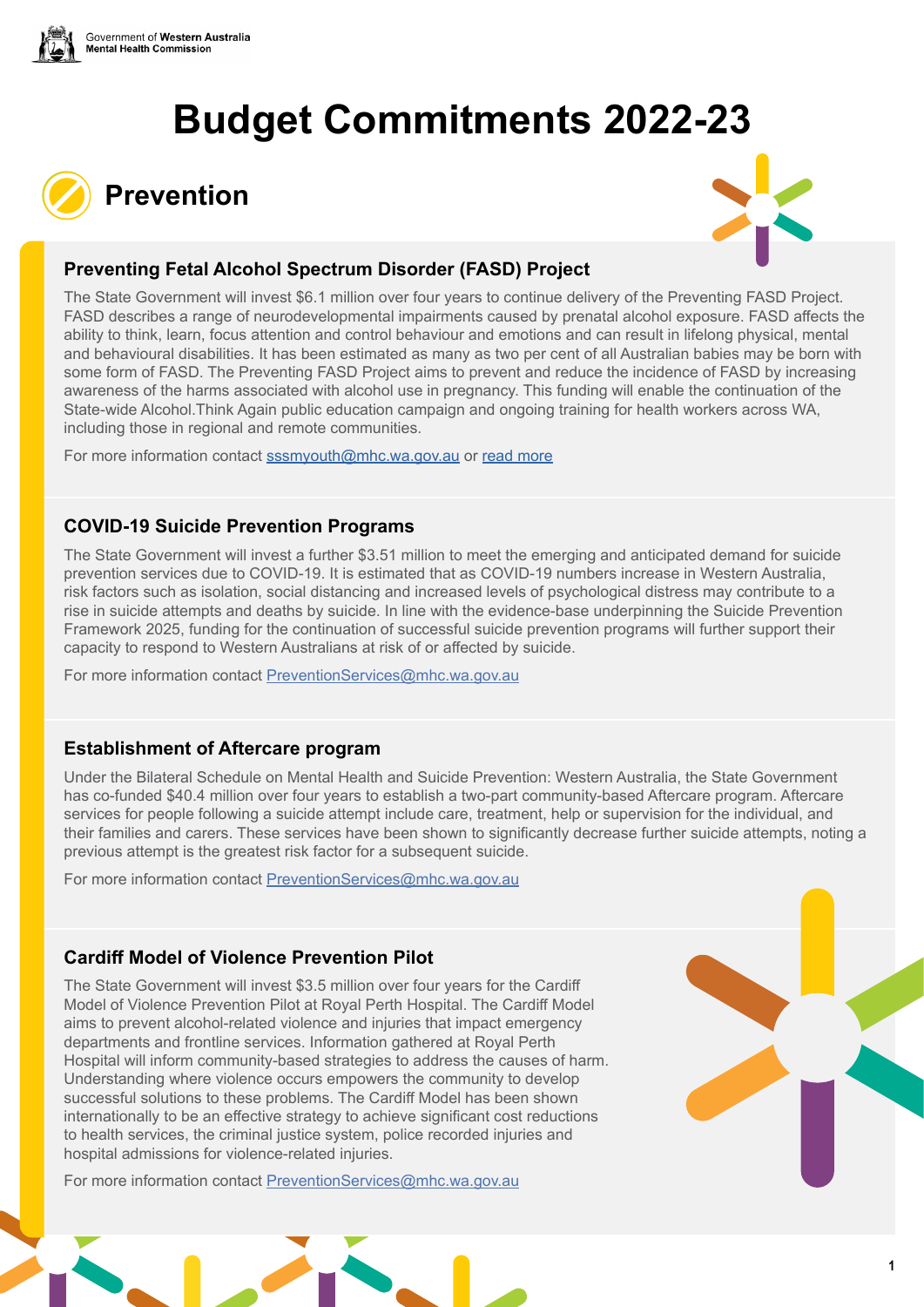



#### **Infants Children and Adolescents Mental Health Services Governance, Service Model Design and Implementation**

The State Government will provide \$4 million to ensure the immediate recommendations of the Infant, Child and Adolescent Taskforce are effectively overseen, designed and implemented. This investment will assist in the development and implementation of the new models of care for existing and new services in collaboration with children, families, carers and those who work within the services. It will also support the delivery of timely, quality mental health care to children tailored to their needs, and available locally, with services working together as a coherent and cohesive system.

For more information contact [MHC.TreatmentServiceProvision@mhc.wa.gov.au](mailto:MHC.TreatmentServiceProvision@mhc.wa.gov.au) or [read more](https://www.mhc.wa.gov.au/about-us/major-projects/ministerial-taskforce-into-public-mental-health-services-for-infants-children-and-adolescents-aged-0-18-years-in-western-australia-ica-taskforce/)



#### **Infant, Child and Adolescent (Lived Experience) Peer Workforce**

The State Government will invest \$12.9 million over four years to increase the Infant, Child and Adolescent (ICA) frontline mental health peer workforce across the WA Country Health Service, Child and Adolescent Mental Health Services and Metropolitan Health Services (including peer support and Aboriginal mental health workers). Providing greater support to families and allowing clinicians to spend more time with consumers and assist with person-centred care and capacity-building of the current peer workforce by providing organisational readiness training to promote consistent understanding of the importance and role of lived experience, mental health peer workers. A three-year implementation team will be established to oversee funded initiatives and support the growth of the lived experience peer workforce into the future.

For more information contact [MHC.TreatmentServiceProvision@mhc.wa.gov.au](mailto:MHC.TreatmentServiceProvision@mhc.wa.gov.au) or [read more](https://www.mhc.wa.gov.au/about-us/major-projects/ministerial-taskforce-into-public-mental-health-services-for-infants-children-and-adolescents-aged-0-18-years-in-western-australia-ica-taskforce/)

## **Infant, Child and Adolescent Mental Health Workforce Development**

The State Government will invest \$1.3 million over two years to develop a specific Infant, Child and Adolescent (ICA) mental health workforce plan to grow and develop the clinical workforce pipeline, and foster existing formal partnerships with the education sector to increase the local ICA mental health workforce. An analysis of training needs will be conducted to inform the future development and delivery of a suite of training programs to build the capacity of the ICA mental health and general health workforce. An ICA specific mental health development function responsible for coordinating action across agencies will be established, to help develop the workforce plan and enhance current relationships with training and education providers.

For more information contact [MHC.TreatmentServiceProvision@mhc.wa.gov.au](mailto:MHC.TreatmentServiceProvision@mhc.wa.gov.au) or [read more](https://www.mhc.wa.gov.au/about-us/major-projects/ministerial-taskforce-into-public-mental-health-services-for-infants-children-and-adolescents-aged-0-18-years-in-western-australia-ica-taskforce/)

#### **Relieving Immediate Pressures on Rural and Remote Infant, Child and Adolescent Mental Health Services**

\$18.5 million will be provided by the State Government over four years to increase to the WA Country Health Service Infant, Child, Adolescent mental health frontline face to face workforce (11.6 FTE), providing support for psychiatry, nursing, peer and Aboriginal Mental Health Workers. This funding will help address significant challenges including workforce shortages, limited primary mental health services with significantly fewer General Practitioners than the national average, and poor access to specialist mental health care, particularly for infants, children and adolescents in regional and remote areas which in the past has resulted in greater reliance on emergency departments.

For more information contact [MHC.TreatmentServiceProvision@mhc.wa.gov.au](mailto:MHC.TreatmentServiceProvision@mhc.wa.gov.au) or [read more](https://www.mhc.wa.gov.au/about-us/major-projects/ministerial-taskforce-into-public-mental-health-services-for-infants-children-and-adolescents-aged-0-18-years-in-western-australia-ica-taskforce/)

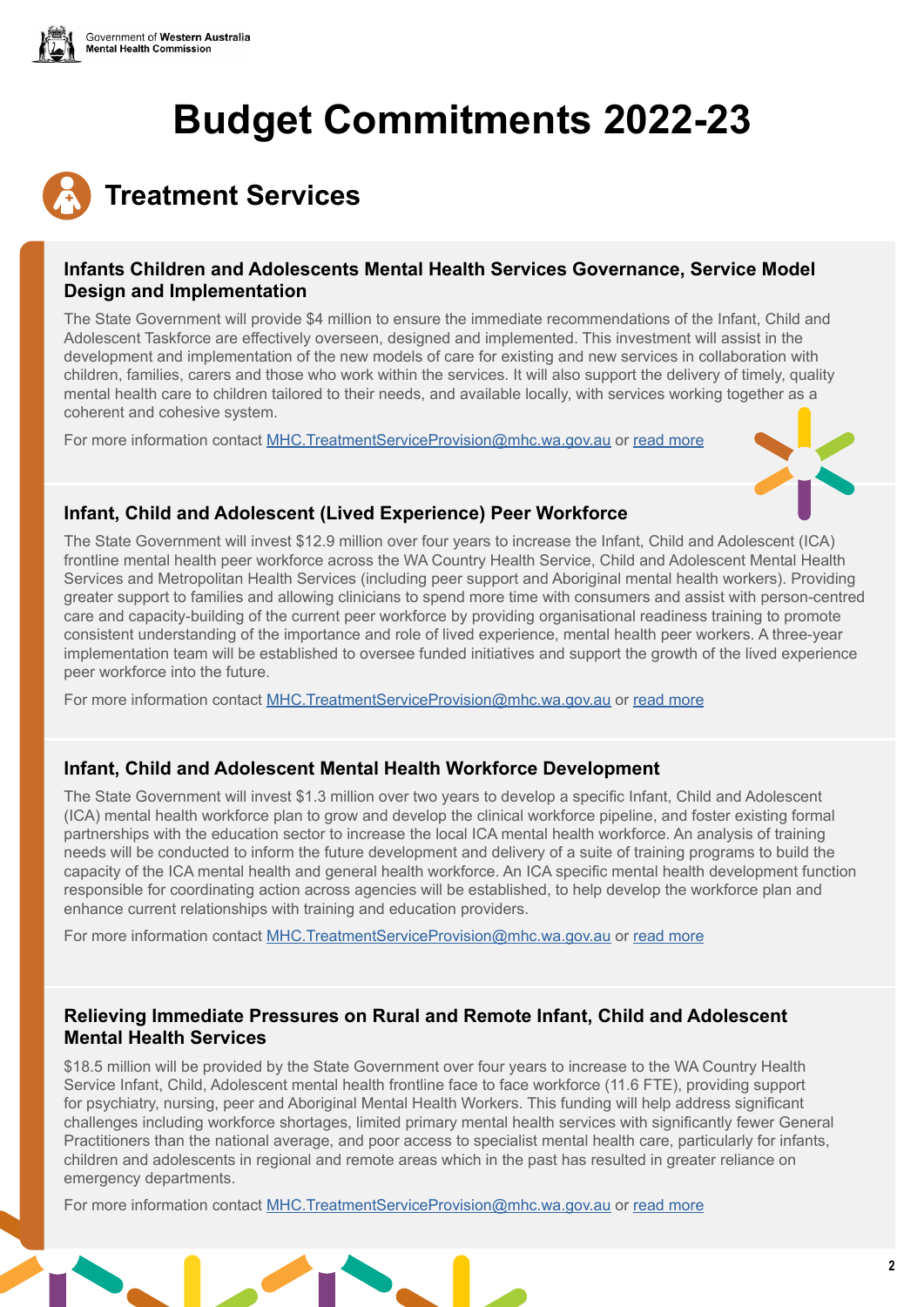

## **Crisis Connect – Support for at risk children, their families and carers**

The State Government will invest \$10.5 million over two years to expand Crisis Connect, supporting children (aged 0-18) and their families and carers waiting to access public specialist Infant, Child and Adolescent (ICA) mental health services (7.5 FTE). This investment will also provide additional Mental Health Practitioners with ICA mental health expertise to the WACHS Command Centre (3.89 FTE) to provide on-call 24/7 child and adolescent mental health support and expertise to clinicians in rural and remote, and better support children presenting to Emergency Departments in crisis. The Crisis Connect expansion will provide increased follow- up for children and families once discharged from Perth Children's Hospital or a youth ward. Increased, assertive and brief intervention will be available for more children and families while they're waiting to access a Child and Adolescent Mental Health Service appointment.

For more information contact [MHC.TreatmentServiceProvision@mhc.wa.gov.au](mailto:MHC.TreatmentServiceProvision@mhc.wa.gov.au) or [read more](https://www.mhc.wa.gov.au/about-us/major-projects/ministerial-taskforce-into-public-mental-health-services-for-infants-children-and-adolescents-aged-0-18-years-in-western-australia-ica-taskforce/)

## **Active Recovery Teams**

The State Government will invest \$10.8 million to continue the pilot of the Active Recovery Teams until 30 June 2023. The new services will provide an avenue to support people experiencing acute or crisis mental health and alcohol and other drug issues, tailored treatment over a 90-day period from a multi-disciplinary team. This may minimise future presentations to Emergency Departments and prolonged inpatient stays. The rollout of Active Recovery Teams is in progress with Health Service Providers and partner Non-Government Organisations operating across the metropolitan area (Rockingham/ Peel; Joondalup; Stirling; City East; Bentley; Midland; Fiona Stanley Hospital - Youth Active Recovery Team).

For more information contact [MHC.TreatmentServiceProvision@mhc.wa.gov.au](mailto:MHC.TreatmentServiceProvision@mhc.wa.gov.au)

#### **Mental Health Emergency Telehealth Service**

The State Government will invest \$5.1 million in the WA Country Health Service (WACHS) Mental Health Emergency Telehealth Service in 2022-23. This service provides a 24/7 acute mental health specialist workforce that reduces patient wait times, repeat Emergency Department (ED) presentations, patient transfers, inpatient admissions and re admissions. The service provides equitable access to contemporary, inclusive, and culturally safe care, provided closer to home, for more patients. The Mental Health Emergency Telehealth Service delivers high-quality, specialist acute mental health services to rural and remote Western Australians across 86 small hospitals and nursing posts across the Wheatbelt, Great Southern, Goldfields, South West, Kimberley, Pilbara and Midwest regions.

For more information contact [MHC.TreatmentServiceProvision@mhc.wa.gov.au](mailto:MHC.TreatmentServiceProvision@mhc.wa.gov.au)

## **Perth Sobering Up Centre and Low Medical Withdrawal Service**

The State Government will invest \$7.3 million over four years to ensure The Salvation Army can continue providing a 14-bed Sobering Up Centre, a seven-bed Low Medical Withdrawal Service and outpatient counselling support services in the Perth CBD and metropolitan area. Historically, The Salvation Army has committed to funding all of these services, however a reduction in donations and the need for increased nursing coverage has impacted capacity to maintain services.

For more information contact [MHC.TreatmentServiceProvision@mhc.wa.gov.au](mailto:MHC.TreatmentServiceProvision@mhc.wa.gov.au)